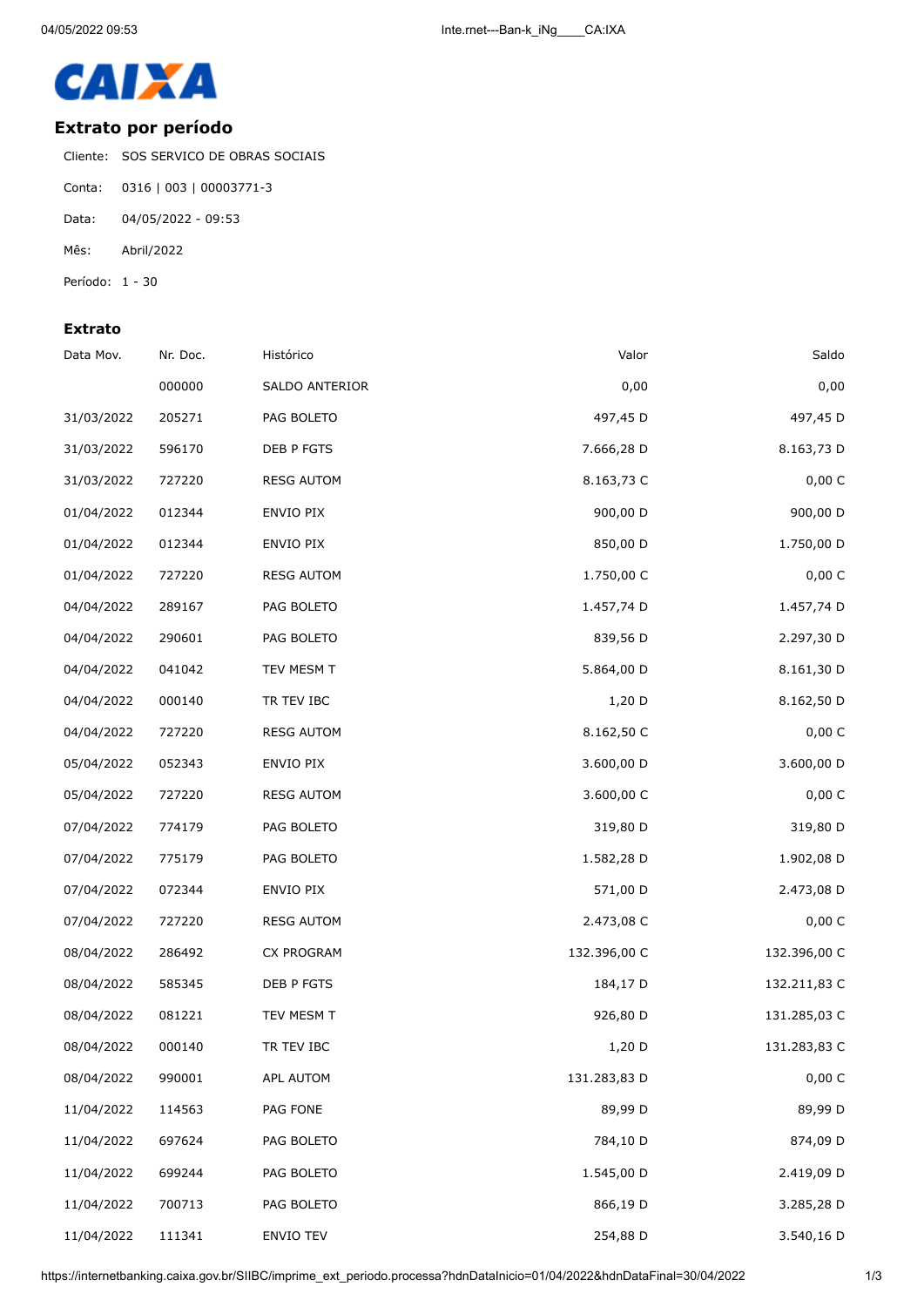|             | CA:IXA<br>Inte.rnet---Ban-k iNg |                   |        | 04/05/2022 09:53 |
|-------------|---------------------------------|-------------------|--------|------------------|
| 3.541,36 D  | $1,20$ D                        | TR TEV IBC        | 000140 | 11/04/2022       |
| 0,00 C      | 3.541,36 C                      | <b>RESG AUTOM</b> | 727220 | 11/04/2022       |
| 0,00 C      |                                 | SALDO DIA         | 000000 | 11/04/2022       |
| 0,00 C      |                                 | SALDO DIA         | 000000 | 12/04/2022       |
| 1.059,80 D  | 1.059,80 D                      | PAG BOLETO        | 102403 | 13/04/2022       |
| 9.974,38 D  | 8.914,58 D                      | TEV MESM T        | 130956 | 13/04/2022       |
| 9.975,58 D  | $1,20$ D                        | TR TEV IBC        | 000140 | 13/04/2022       |
| 0,00 C      | 9.975,58 C                      | <b>RESG AUTOM</b> | 727220 | 13/04/2022       |
| 0,00 C      |                                 | SALDO DIA         | 000000 | 13/04/2022       |
| 27.703,53 D | 27.703,53 D                     | TEV MESM T        | 141054 | 14/04/2022       |
| 27.704,73 D | 1,20 D                          | TR TEV IBC        | 000140 | 14/04/2022       |
| 0,00 C      | 27.704,73 C                     | <b>RESG AUTOM</b> | 727220 | 14/04/2022       |
| 0,00 C      |                                 | SALDO DIA         | 000000 | 14/04/2022       |
| 268,29 D    | 268,29 D                        | PAG FONE          | 385164 | 18/04/2022       |
| 699,87 D    | 431,58 D                        | PAG FONE          | 385906 | 18/04/2022       |
| 0,00 C      | 699,87 C                        | <b>RESG AUTOM</b> | 727220 | 18/04/2022       |
| 0,00 C      |                                 | SALDO DIA         | 000000 | 18/04/2022       |
| 0,00 C      |                                 | SALDO DIA         | 000000 | 19/04/2022       |
| 452,00 D    | 452,00 D                        | PAG BOLETO        | 317656 | 20/04/2022       |
| 732,00 D    | 280,00 D                        | PAG BOLETO        | 494638 | 20/04/2022       |
| 1.012,00 D  | 280,00 D                        | PAG BOLETO        | 495769 | 20/04/2022       |
| 1.492,00 D  | 480,00 D                        | ENVIO PIX         | 202344 | 20/04/2022       |
| 0,00 C      | 1.492,00 C                      | <b>RESG AUTOM</b> | 727220 | 20/04/2022       |
| 0,00 C      |                                 | SALDO DIA         | 000000 | 20/04/2022       |
| 0,00 C      |                                 | SALDO DIA         | 000000 | 22/04/2022       |
| 1.820,52 D  | 1.820,52 D                      | PAG BOLETO        | 638482 | 25/04/2022       |
| 2.678,02 D  | 857,50 D                        | ENVIO PIX         | 252343 | 25/04/2022       |
| 2.727,02 D  | 49,00 D                         | MANUT CTA         | 000000 | 25/04/2022       |
| 0,00C       | 2.727,02 C                      | <b>RESG AUTOM</b> | 727220 | 25/04/2022       |
| 0,00C       |                                 | SALDO DIA         | 000000 | 25/04/2022       |
| 140,00 D    | 140,00 D                        | PAG BOLETO        | 098743 | 26/04/2022       |
| 0,00 C      | 140,00 C                        | <b>RESG AUTOM</b> | 727220 | 26/04/2022       |
| 0,00 C      |                                 | SALDO DIA         | 000000 | 26/04/2022       |
| 560,00 D    | 560,00 D                        | PAG BOLETO        | 091614 | 27/04/2022       |
| 0,00C       | 560,00 C                        | <b>RESG AUTOM</b> | 727220 | 27/04/2022       |
| 0,00 C      |                                 | SALDO DIA         | 000000 | 27/04/2022       |
| 56.133,30 D | 56.133,30 D                     | TEV MESM T        | 281111 | 28/04/2022       |
| 58.864,29 D | 2.730,99 D                      | TEV MESM T        | 281112 | 28/04/2022       |
| 59.797,20 D | 932,91 D                        | TEV MESM T        | 281113 | 28/04/2022       |